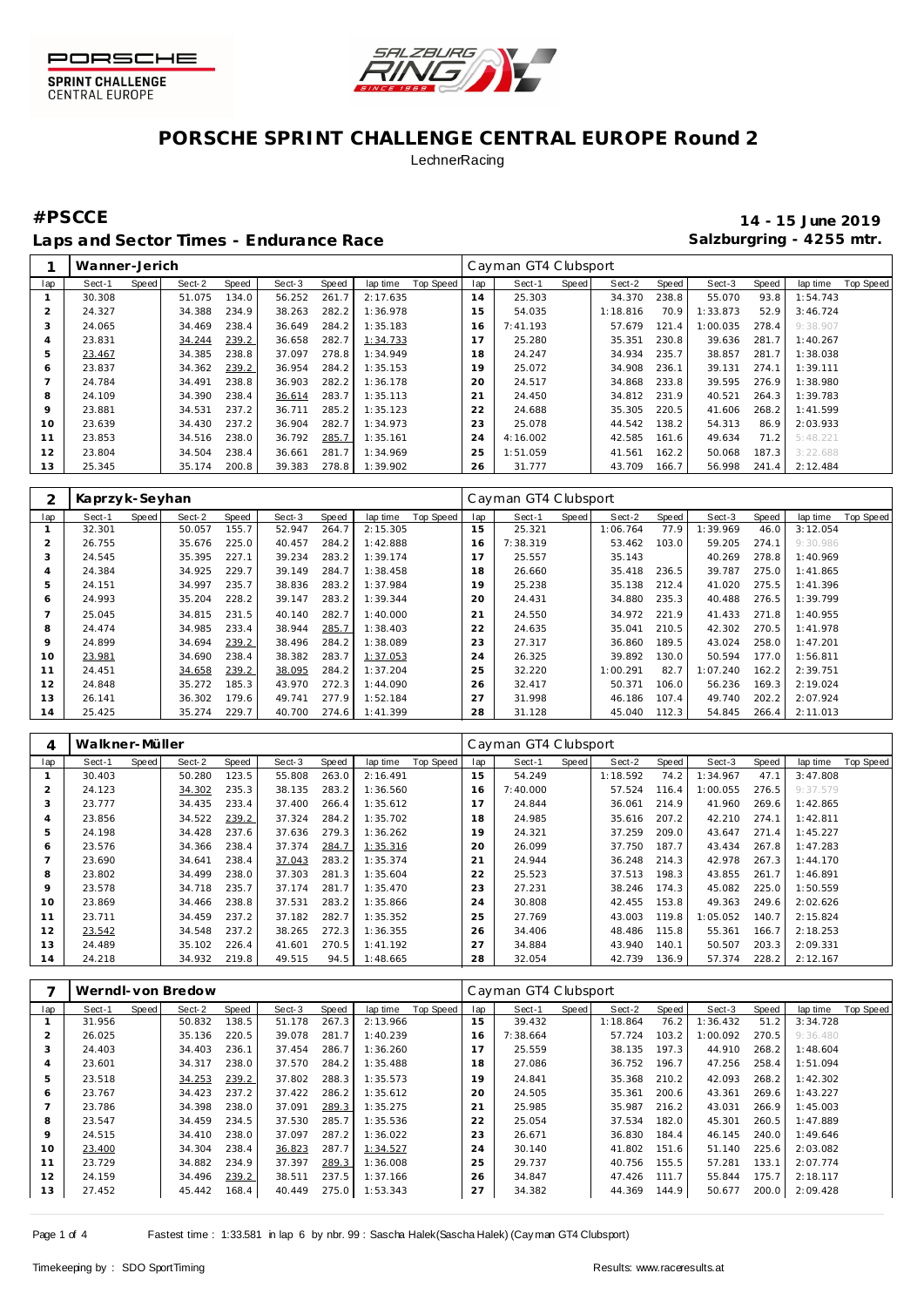

**CENTRAL EUROPE** 



# **PORSCHE SPRINT CHALLENGE CENTRAL EUROPE Round 2 LechnerRacing**

### Laps and Sector Times - Endurance Race **Salzburgring - 4255 mtr.** Salzburgring - 4255 mtr.

**#PSCCE 14 - 15 June 2019**

26.405 35.514 221.2 40.854 240.7 1:42.773 **28** 32.595 41.965 136.8 56.453 213.2 2:11.013

| 13  | Gorbunova-Strauß |       |        |       |        |       |          |           |     | Cayman GT4 Clubsport |       |          |       |          |       |          |                  |
|-----|------------------|-------|--------|-------|--------|-------|----------|-----------|-----|----------------------|-------|----------|-------|----------|-------|----------|------------------|
| lap | Sect-1           | Speed | Sect-2 | Speed | Sect-3 | Speed | lap time | Top Speed | lap | Sect-1               | Speed | Sect-2   | Speed | Sect-3   | Speed | lap time | <b>Top Speed</b> |
|     | 32.557           |       | 50.088 | 152.1 | 52.403 | 266.0 | 2:15.048 |           | 15  | 25.702               |       | 1:03.916 | 78.3  | 1:40.962 | 45.0  | 3:10.580 |                  |
|     | 26.602           |       | 36.659 | 212.1 | 39.502 | 282.7 | 1:42.763 |           | 16  | 7:37.532             |       | 52.675   | 100.6 | 59.039   | 271.8 | 9:29.246 |                  |
| 3   | 24.976           |       | 35.427 | 220.5 | 39.015 | 279.8 | 1:39.418 |           | 17  | 25.619               |       | 36.182   | 204.5 | 42.013   | 275.5 | 1:43.814 |                  |
| 4   | 24.458           |       | 34.837 | 224.0 | 39.138 | 281.3 | 1:38.433 |           | 18  | 24.752               |       | 36.154   | 213.0 | 40.713   | 274.6 | 1:41.619 |                  |
| 5   | 24.197           |       | 34.959 | 225.7 | 38.786 | 279.8 | 1:37.942 |           | 19  | 24.415               |       | 35.587   | 221.9 | 40.802   | 273.6 | 1:40.804 |                  |
| 6   | 29.711           |       | 35.506 | 225.4 | 38.849 | 279.8 | 1:44.066 |           | 20  | 24.685               |       | 35.744   | 210.2 | 40.885   | 272.3 | 1:41.314 |                  |
|     | 24.199           |       | 34.692 | 221.9 | 38.948 | 280.3 | 1:37.839 |           | 21  | 25.261               |       | 35.485   | 211.5 | 40.799   | 270.5 | 1:41.545 |                  |
| 8   | 24.061           |       | 34.643 | 226.4 | 38.606 | 282.2 | 1:37.310 |           | 22  | 24.595               |       | 35.872   | 208.4 | 42.468   | 265.1 | 1:42.935 |                  |
| 9   | 24.249           |       | 34.568 | 237.6 | 37.918 | 281.3 | 1:36.735 |           | 23  | 24.856               |       | 36.887   | 185.6 | 44.112   | 252.3 | 1:45.855 |                  |
| 10  | 24.633           |       | 34.594 | 234.1 | 38.149 | 281.3 | 1:37.376 |           | 24  | 25.443               |       | 40.329   | 152.1 | 48.276   | 194.5 | 1:54.048 |                  |
| 11  | 24.531           |       | 34.680 | 236.1 | 37.891 | 284.2 | 1:37.102 |           | 25  | 32.165               |       | 59.809   | 83.1  | 1:06.938 | 151.8 | 2:38.912 |                  |
| 12  | 24.942           |       | 35.153 | 189.7 | 44.888 | 249.2 | 1:44.983 |           | 26  | 32.569               |       | 50.119   | 106.0 | 56.499   | 156.7 | 2:19.187 |                  |
| 13  | 27.219           |       | 35.544 | 179.1 | 50.466 | 273.6 | 1:53.229 |           | 27  | 32.047               |       | 45.949   | 102.1 | 49.732   | 189.3 | 2:07.728 |                  |
| 14  | 26.590           |       | 35.018 | 215.2 | 40.554 | 275.5 | 1:42.162 |           | 28  | 31.030               |       | 45.000   | 115.5 | 54.437   | 269.6 | 2:10.467 |                  |

| 17  | Bissantz-Enzinger |       |        |       |        |       |          |           |     | Cayman GT4 Clubsport |       |          |       |          |       |          |           |
|-----|-------------------|-------|--------|-------|--------|-------|----------|-----------|-----|----------------------|-------|----------|-------|----------|-------|----------|-----------|
| lap | Sect-1            | Speed | Sect-2 | Speed | Sect-3 | Speed | lap time | Top Speed | lap | Sect-1               | Speed | Sect-2   | Speed | Sect-3   | Speed | lap time | Top Speed |
|     | 30.068            |       | 50.900 | 150.2 | 54.519 | 261.3 | 2:15.487 |           | 15  | 25.909               |       | 1:08.032 | 77.0  | 1:37.843 | 55.3  | 3:11.784 |           |
|     | 25.641            |       | 35.157 | 215.9 | 38.962 | 283.2 | 1:39.760 |           | 16  | 7:38.005             |       | 56.304   | 104.0 | 59.973   | 273.2 | 9:34.282 |           |
| 3   | 24.441            |       | 34.743 | 231.1 | 38.434 | 281.7 | 1:37.618 |           | 17  | 27.110               |       | 37.366   | 196.7 | 42.467   | 273.2 | 1:46.943 |           |
| 4   | 24.381            |       | 35.480 | 227.5 | 37.848 | 285.2 | 1:37.709 |           | 18  | 27.258               |       | 37.350   | 187.7 | 42.098   | 281.3 | 1:46.706 |           |
| 5   | 24.178            |       | 34.791 | 239.2 | 38.174 | 283.7 | 1:37.143 |           | 19  | 25.531               |       | 35.728   | 206.6 | 40.672   | 264.3 | 1:41.931 |           |
| 6   | 25.265            |       | 34.869 | 240.0 | 37.239 | 281.7 | 1:37.373 |           | 20  | 25.280               |       | 35.963   | 192.3 | 41.593   | 278.8 | 1:42.836 |           |
|     | 23.997            |       | 34.472 | 241.2 | 37.481 | 283.2 | 1:35.950 |           | 21  | 24.715               |       | 35.634   | 198.3 | 41.544   | 273.2 | 1:41.893 |           |
| 8   | 27.933            |       | 34.543 | 239.2 | 37.895 | 282.2 | 1:40.371 |           | 22  | 25.903               |       | 37.043   | 182.5 | 42.722   | 270.5 | 1:45.668 |           |
| 9   | 25.224            |       | 34.923 | 238.8 | 38.612 | 285.2 | 1:38.759 |           | 23  | 25.871               |       | 36.329   | 193.8 | 41.781   | 269.6 | 1:43.981 |           |
| 10  | 25.975            |       | 34.559 | 237.6 | 37.916 | 286.2 | 1:38.450 |           | 24  | 26.141               |       | 36.821   | 189.2 | 42.577   | 251.2 | 1:45.539 |           |
|     | 24.264            |       | 34.881 | 238.8 | 38.265 | 282.7 | 1:37.410 |           | 25  | 31.088               |       | 1:00.331 | 75.4  | 1:06.239 | 172.2 | 2:37.658 |           |
| 12  | 24.423            |       | 35.602 | 191.0 | 43.911 | 262.1 | 1:43.936 |           | 26  | 32.486               |       | 50.294   | 109.7 | 56.038   | 150.1 | 2:18.818 |           |
| 13  | 32.935            |       | 37.702 | 140.6 | 46.867 | 273.6 | 1:57.504 |           | 27  | 32.942               |       | 45.119   | 106.3 | 49.602   | 184.5 | 2:07.663 |           |
| 14  | 26.482            |       | 35.652 | 211.5 | 40.853 | 257.1 | 1:42.987 |           | 28  | 31.748               |       | 44.476   | 116.0 | 55.140   | 270.9 | 2:11.364 |           |

| 18  | Hart-Kiese |       |        |       |        |       |          |           |     | Cayman GT4 Clubsport |       |        |       |          |       |          |           |
|-----|------------|-------|--------|-------|--------|-------|----------|-----------|-----|----------------------|-------|--------|-------|----------|-------|----------|-----------|
| lap | Sect-1     | Speed | Sect-2 | Speed | Sect-3 | Speed | lap time | Top Speed | lap | Sect-1               | Speed | Sect-2 | Speed | Sect-3   | Speed | lap time | Top Speed |
|     | 33.960     |       | 49.639 | 116.9 | 50.941 | 263.8 | 2:14.540 |           | 15  | 25.230               |       | 36.625 | 145.2 | 1:39.754 | 41.8  | 2:41.609 |           |
|     | 26.724     |       | 36.715 | 221.2 | 41.328 | 264.7 | 1:44.767 |           | 16  | 7:38.016             |       | 47.225 | 127.5 | 58.534   | 270.9 | 9:23.775 |           |
| 3   | 24.611     |       | 35.396 | 221.5 | 41.012 | 260.5 | 1:41.019 |           |     | 27.037               |       | 38.731 | 191.0 | 43.346   | 271.4 | 1:49.114 |           |
| 4   | 25.005     |       | 35.797 | 222.6 | 40.760 | 274.6 | 1:41.562 |           | 18  | 25.545               |       | 38.026 | 191.2 | 43.325   | 263.8 | 1:46.896 |           |
| 5   | 24.698     |       | 35.688 | 227.1 | 41.443 | 258.0 | 1:41.829 |           | 19  | 26.381               |       | 38.009 | 198.1 | 42.746   | 264.3 | 1:47.136 |           |
| 6   | 24.664     |       | 35.867 | 225.7 | 40.471 | 261.7 | 1:41.002 |           | 20  | 25.775               |       | 37.565 | 194.1 | 43.628   | 266.9 | 1:46.968 |           |
|     | 25.008     |       | 35.221 | 231.9 | 40.072 | 265.6 | 1:40.301 |           | 21  | 25.746               |       | 37.432 | 185.8 | 43.726   | 264.7 | 1:46.904 |           |
| 8   | 24.785     |       | 34.791 | 231.9 | 40.773 | 259.6 | 1:40.349 |           | 22  | 26.001               |       | 38.570 | 169.0 | 47.212   | 238.2 | 1:51.783 |           |
| 9   | 24.886     |       | 35.370 | 224.3 | 40.440 | 262.1 | 1:40.696 |           | 23  | 29.128               |       | 42.409 | 165.3 | 47.341   | 244.7 | 1:58.878 |           |
| 10  | 25.237     |       | 34.878 | 231.9 | 41.195 | 263.8 | 1:41.310 |           | 24  | 29.710               |       | 42.863 | 154.8 | 47.005   | 248.1 | 1:59.578 |           |
| 11  | 24.600     |       | 34.999 | 233.0 | 39.676 | 265.1 | 1:39.275 |           | 25  | 28.306               |       | 41.016 | 170.8 | 46.138   | 258.0 | 1:55.460 |           |
| 12  | 26.142     |       | 35.923 | 196.5 | 45.272 | 243.6 | 1:47.337 |           | 26  | 29.878               |       | 45.171 | 101.4 | 55.823   | 173.6 | 2:10.872 |           |
| 13  | 27.841     |       | 37.772 | 196.5 | 52.424 | 236.2 | 1:58.037 |           | 27  | 36.157               |       | 43.019 | 151.3 | 50.306   | 222.5 | 2:09.482 |           |
| 14  | 26.304     |       | 35.747 | 214.9 | 42.746 | 253.9 | 1:44.797 |           | 28  | 32.340               |       | 42.791 | 175.6 | 55.447   | 221.6 | 2:10.578 |           |

| 26  | Sattler-Hoffmeister |       |        |       |        |       |          |           |     | Cayman GT4 Clubsport |       |          |       |          |       |          |           |
|-----|---------------------|-------|--------|-------|--------|-------|----------|-----------|-----|----------------------|-------|----------|-------|----------|-------|----------|-----------|
| lap | Sect-1              | Speed | Sect-2 | Speed | Sect-3 | Speed | lap time | Top Speed | lap | Sect-1               | Speed | Sect-2   | Speed | Sect-3   | Speed | lap time | Top Speed |
|     | 32.023              |       | 49.992 | 150.0 | 53.203 | 268.7 | 2:15.218 |           | 15  | 38.914               |       | 1:18.542 | 72.8  | 1:35.897 | 46.9  | 3:33.353 |           |
| 2   | 26.906              |       | 35.222 | 219.8 | 37.920 | 284.2 | 1:40.048 |           | 6   | 7:39.486             |       | 57.428   | 123.7 | 59.606   | 282.2 | 9:36.520 |           |
| 3   | 24.114              |       | 34.585 | 233.4 | 37.313 | 283.2 | 1:36.012 |           |     | 25.074               |       | 36.177   | 223.6 | 40.094   | 280.8 | 1:41.345 |           |
| 4   | 24.435              |       | 34.852 | 236.8 | 37.694 | 279.8 | 1:36.981 |           | 8   | 23.804               |       | 35.199   | 228.2 | 39.766   | 282.7 | 1:38.769 |           |
| 5   | 24.108              |       | 34.476 | 238.8 | 37.105 | 282.2 | 1:35.689 |           | 19  | 24.302               |       | 34.959   | 226.1 | 39.532   | 281.3 | 1:38.793 |           |
| 6   | 24.020              |       | 34.338 | 239.2 | 37.705 | 284.7 | 1:36.063 |           | 20  | 23.939               |       | 35.211   | 222.9 | 40.613   | 278.8 | 1:39.763 |           |
|     | 24.420              |       | 34.362 | 239.2 | 36.933 | 286.2 | 1:35.715 |           | 21  | 24.816               |       | 35.003   | 209.9 | 41.911   | 271.4 | 1:41.730 |           |
| 8   | 24.431              |       | 34.559 | 239.2 | 37.083 | 285.7 | 1:36.073 |           | 22  | 24.575               |       | 35.836   | 194.3 | 42.830   | 260.9 | 1:43.241 |           |
| 9   | 24.472              |       | 34.484 | 238.4 | 36.933 | 284.7 | 1:35.889 |           | 23  | 26.656               |       | 38.311   | 181.6 | 43.601   | 268.2 | 1:48.568 |           |
| 10  | 23.904              |       | 34.313 | 238.4 | 36.477 | 283.7 | 1:34.694 |           | 24  | 26.223               |       | 42.376   | 140.9 | 51.346   | 202.0 | 1:59.945 |           |

Page 2 of 4 Fastest time : 1:33.581 in lap 6 by nbr. 99 : Sascha Halek(Sascha Halek) (Cay man GT4 Clubsport)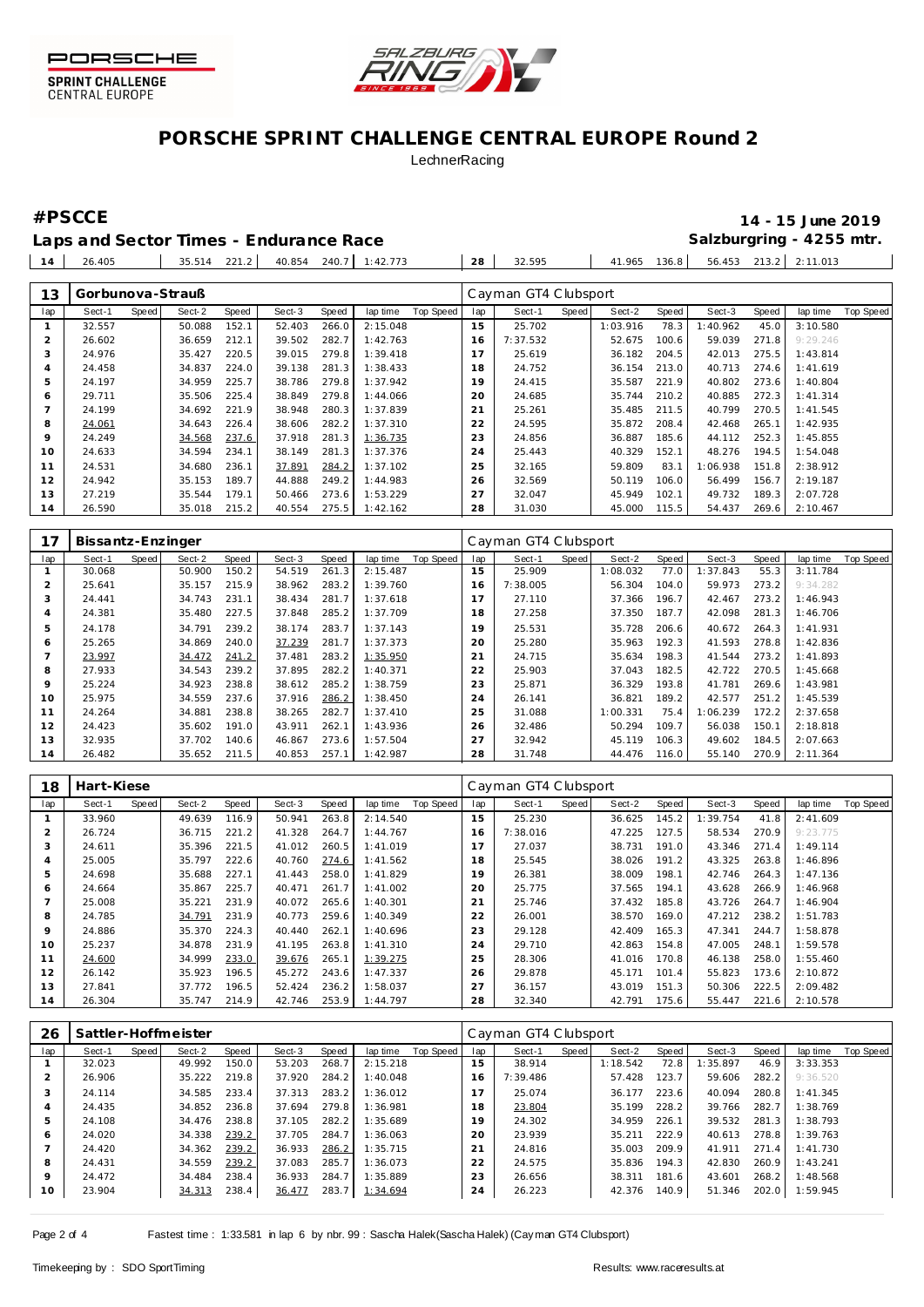



# **PORSCHE SPRINT CHALLENGE CENTRAL EUROPE Round 2 LechnerRacing**

# **#PSCCE 14 - 15 June 2019**

# Laps and Sector Times - Endurance Race **Salzburgring - 4255 mtr.** Salzburgring - 4255 mtr.

| 24.207 | 236.8<br>34.947 | 37.007<br>284.7 | 1:36.161       | 25        | 30.501 | 1:02.116     |       | 83.3 1:06.620 | 203.3 2:39.237        |
|--------|-----------------|-----------------|----------------|-----------|--------|--------------|-------|---------------|-----------------------|
| 24.005 | 238.8<br>34.538 | 249.2<br>38.454 | 1:36.997       | 26        | 33.532 | 50.407       | 115.8 | 56.320        | 195.9 2:20.259        |
| 27.573 | 171.6<br>45.438 | 40.389          | 260.0 1:53.400 | $\bigcap$ | 30.860 | 46.442 141.0 |       |               | 50.947 214.0 2:08.249 |
| 26.520 | 225.0<br>35.404 | 40.937          | 249.6 1:42.861 | 28        | 29.766 | 45.804       | 131.6 |               | 54.858 272.3 2:10.428 |

| 28      | Kremer-Zoltan |       |        |       |        |       |          |           |     | Cayman GT4 Clubsport |       |          |       |          |       |          |           |
|---------|---------------|-------|--------|-------|--------|-------|----------|-----------|-----|----------------------|-------|----------|-------|----------|-------|----------|-----------|
| lap     | Sect-1        | Speed | Sect-2 | Speed | Sect-3 | Speed | lap time | Top Speed | lap | Sect-1               | Speed | Sect-2   | Speed | Sect-3   | Speed | lap time | Top Speed |
|         | 32.712        |       | 50.147 | 138.5 | 52.008 | 265.6 | 2:14.867 |           | 15  | 25.566               |       | 1:07.967 | 82.2  | :38.921  | 48.2  | 3:12.454 |           |
|         | 26.464        |       | 36.380 | 203.4 | 39.531 | 282.7 | 1:42.375 |           | 16  | 7:37.728             |       | 55.568   | 90.4  | 59.847   | 271.8 | 9:33.143 |           |
| 3       | 24.772        |       | 35.380 | 212.7 | 39.320 | 282.7 | 1:39.472 |           |     | 27.052               |       | 38.281   | 198.3 | 41.595   | 266.0 | 1:46.928 |           |
|         | 24.560        |       | 34.841 | 231.9 | 38.999 | 281.3 | 1:38.400 |           | 18  | 26.114               |       | 36.712   | 203.7 | 42.011   | 267.3 | 1:44.837 |           |
| 5       | 24.562        |       | 34.739 | 224.0 | 38.703 | 282.2 | 1:38.004 |           | 19  | 25.860               |       | 35.863   | 211.5 | 41.104   | 272.7 | 1:42.827 |           |
| Ô       | 24.430        |       | 34.956 | 227.8 | 39.342 | 282.2 | 1:38.728 |           | 20  | 25.429               |       | 35.630   | 210.5 | 41.946   | 271.4 | 1:43.005 |           |
|         | 24.692        |       | 34.952 | 226.8 | 38.961 | 282.2 | 1:38.605 |           | 21  | 25.334               |       | 36.433   | 197.3 | 41.839   | 263.8 | 1:43.606 |           |
| 8       | 24.404        |       | 35.052 | 234.1 | 38.382 | 281.7 | 1:37.838 |           | 22  | 26.620               |       | 36.769   | 194.3 | 43.294   | 249.2 | 1:46.683 |           |
| $\circ$ | 24.265        |       | 34.842 | 232.6 | 38.131 | 281.3 | 1:37.238 |           | 23  | 27.150               |       | 37.826   | 181.6 | 44.901   | 208.2 | 1:49.877 |           |
| 10      | 24.216        |       | 34.869 | 234.9 | 38.416 | 276.5 | 1:37.501 |           | 24  | 29.814               |       | 42.834   | 143.6 | 49.178   | 216.9 | 2:01.826 |           |
| 11      | 24.168        |       | 34.431 | 236.1 | 38.251 | 277.4 | 1:36.850 |           | 25  | 29.635               |       | 41.599   | 140.2 | : 04.461 | 138.5 | 2:15.695 |           |
| 12      | 24.314        |       | 34.911 | 189.0 | 44.039 | 256.3 | 1:43.264 |           | 26  | 34.663               |       | 47.811   | 112.2 | 55.695   | 186.2 | 2:18.169 |           |
| 13      | 26.587        |       | 36.418 | 149.1 | 48.219 | 274.1 | 1:51.224 |           | 27  | 34.461               |       | 43.995   | 144.6 | 51.304   | 208.8 | 2:09.760 |           |
| 14      | 25.870        |       | 35.409 | 210.8 | 41.125 | 274.1 | 1:42.404 |           | 28  | 32.869               |       | 41.410   | 143.7 | 56.762   | 222.8 | 2:11.041 |           |

| 77  | Robert Sulma |       |        |       |        |       |          |           |     | Cayman GT4 Clubsport |       |          |       |          |       |          |           |
|-----|--------------|-------|--------|-------|--------|-------|----------|-----------|-----|----------------------|-------|----------|-------|----------|-------|----------|-----------|
| lap | Sect-1       | Speed | Sect-2 | Speed | Sect-3 | Speed | lap time | Top Speed | lap | Sect-1               | Speed | Sect-2   | Speed | Sect-3   | Speed | lap time | Top Speed |
|     | 30.126       |       | 51.181 | 151.1 | 53.822 | 263.4 | 2:15.129 |           | 15  | 40.032               |       | 1:18.757 | 73.6  | : 37.585 | 50.9  | 3:36.374 |           |
| 2   | 25.833       |       | 34.708 | 226.8 | 38.666 | 277.4 | 1:39.207 |           | 16  | 7:37.659             |       | 57.174   | 105.0 | 59.878   | 272.3 | 9:34.711 |           |
| 3   | 24.205       |       | 34.549 | 234.9 | 37.702 | 277.4 | 1:36.456 |           |     | 25.398               |       | 35.799   | 216.2 | 39.911   | 275.5 | 1:41.108 |           |
| 4   | 25.054       |       | 34.388 | 234.5 | 38.050 | 282.2 | 1:37.492 |           | 18  | 25.528               |       | 35.089   | 214.0 | 41.743   | 270.0 | 1:42.360 |           |
| 5   | 23.967       |       | 34.470 | 235.7 | 38.246 | 280.8 | 1:36.683 |           | 19  | 24.399               |       | 35.361   | 230.8 | 39.612   | 275.0 | 1:39.372 |           |
| 6   | 23.619       |       | 34.381 | 236.5 | 37.950 | 284.2 | 1:35.950 |           | 20  | 24.568               |       | 34.966   | 225.7 | 40.194   | 273.6 | 1:39.728 |           |
|     | 23.650       |       | 34.462 | 236.1 | 37.460 | 284.2 | 1:35.572 |           | 21  | 24.233               |       | 35.183   | 215.2 | 41.073   | 270.5 | 1:40.489 |           |
| 8   | 24.214       |       | 34.531 | 235.7 | 37.526 | 283.2 | 1:36.271 |           | 22  | 25.458               |       | 35.681   | 194.9 | 42.134   | 267.3 | 1:43.273 |           |
| 9   | 25.828       |       | 34.672 | 238.4 | 37.547 | 281.7 | 1:38.047 |           | 23  | 25.503               |       | 36.735   | 186.3 | 44.044   | 255.9 | 1:46.282 |           |
| 10  | 24.138       |       | 34.459 | 233.4 | 37.880 | 280.3 | 1:36.477 |           | 24  | 26.277               |       | 41.047   | 151.6 | 51.511   | 201.7 | 1:58.835 |           |
| 11  | 23.995       |       | 34.477 | 237.2 | 37.571 | 283.2 | 1:36.043 |           | 25  | 31.263               |       | 1:01.193 | 85.7  | 1:06.903 | 187.3 | 2:39.359 |           |
| 12  | 24.223       |       | 34.463 | 238.8 | 38.728 | 254.7 | 1:37.414 |           | 26  | 33.226               |       | 49.908   | 115.3 | 56.541   | 191.3 | 2:19.675 |           |
| 13  | 27.142       |       | 43.215 | 169.2 | 40.755 | 278.8 | 1:51.112 |           | 27  | 31.215               |       | 46.708   | 130.6 | 50.176   | 201.0 | 2:08.099 |           |
| 14  | 26.250       |       |        |       |        | 267.8 | 1:42.106 |           | 28  | 30.085               |       | 45.579   | 124.8 | 54.635   | 272.3 | 2:10.299 |           |

| 80             | Edl-Schober |       |        |       |        |       |          |           |     | Cayman GT4 Clubsport |       |          |       |          |       |          |           |
|----------------|-------------|-------|--------|-------|--------|-------|----------|-----------|-----|----------------------|-------|----------|-------|----------|-------|----------|-----------|
| lap            | Sect-1      | Speed | Sect-2 | Speed | Sect-3 | Speed | lap time | Top Speed | lap | Sect-1               | Speed | Sect-2   | Speed | Sect-3   | Speed | lap time | Top Speed |
|                | 31.502      |       | 50.311 | 154.2 | 53.250 | 273.6 | 2:15.063 |           | 15  | 25.309               |       | 1:00.912 | 69.8  | 1:42.362 | 50.7  | 3:08.583 |           |
| $\overline{2}$ | 28.249      |       | 35.183 | 222.2 | 40.206 | 273.6 | 1:43.638 |           | 16  | 7:34.512             |       | 52.625   | 106.0 | 58.571   | 271.4 | 9:25.708 |           |
| 3              | 24.845      |       | 34.982 | 225.4 | 39.745 | 272.3 | 1:39.572 |           |     | 26.207               |       | 36.847   | 208.1 | 40.751   | 280.3 | 1:43.805 |           |
| 4              | 24.329      |       | 34.766 | 219.8 | 39.628 | 277.4 | 1:38.723 |           | 18  | 24.558               |       | 35.353   | 228.2 | 38.876   | 277.9 | 1:38.787 |           |
| 5              | 30.331      |       | 35.929 | 231.9 | 39.856 | 275.0 | 1:46.116 |           | 19  | 25.208               |       | 35.610   | 221.9 | 40.698   | 279.3 | 1:41.516 |           |
| 6              | 24.511      |       | 34.657 | 234.1 | 38.884 | 279.8 | 1:38.052 |           | 20  | 24.389               |       | 35.668   | 217.9 | 39.908   | 274.6 | 1:39.965 |           |
|                | 24.435      |       | 34.627 | 234.9 | 38.621 | 283.2 | 1:37.683 |           | 21  | 24.672               |       | 35.354   | 208.7 | 40.806   | 272.7 | 1:40.832 |           |
| 8              | 24.333      |       | 34.686 | 238.0 | 38.443 | 274.6 | 1:37.462 |           | 22  | 25.084               |       | 35.477   | 207.2 | 41.034   | 272.7 | 1:41.595 |           |
| 9              | 24.426      |       | 34.766 | 240.0 | 38.441 | 282.2 | 1:37.633 |           | 23  | 25.043               |       | 35.846   | 194.3 | 43.078   | 266.0 | 1:43.967 |           |
| 10             | 24.309      |       | 34.731 | 234.5 | 38.474 | 284.2 | 1:37.514 |           | 24  | 26.515               |       | 41.758   | 143.6 | 51.054   | 188.4 | 1:59.327 |           |
| 11             | 24.286      |       | 34.745 | 237.2 | 38.573 | 282.7 | 1:37.604 |           | 25  | 31.585               |       | 1:00.521 | 85.0  | 1:07.103 | 183.1 | 2:39.209 |           |
| 12             | 24.009      |       | 35.405 | 187.7 | 45.361 | 273.2 | 1:44.775 |           | 26  | 32.897               |       | 50.090   | 117.6 | 56.586   | 168.8 | 2:19.573 |           |
| 13             | 27.695      |       | 35.614 | 201.1 | 49.743 | 279.3 | 1:53.052 |           | 27  | 31.518               |       | 46.535   | 119.8 | 49.948   | 185.6 | 2:08.001 |           |
| 14             | 27.075      |       | 37.021 | 221.2 | 41.652 | 278.8 | 1:45.748 |           | 28  | 30.267               |       | 45.427   | 119.6 | 54.954   | 255.9 | 2:10.648 |           |

| 88  | Marylin Niederhauser |       |        |       |        |       |          |           | Cayman GT4 Clubsport |          |       |          |       |           |       |          |           |  |
|-----|----------------------|-------|--------|-------|--------|-------|----------|-----------|----------------------|----------|-------|----------|-------|-----------|-------|----------|-----------|--|
| lap | Sect-1               | Speed | Sect-2 | Speed | Sect-3 | Speed | lap time | Top Speed | lap                  | Sect-1   | Speed | Sect-2   | Speed | Sect-3    | Speed | lap time | Top Speed |  |
|     | 30.061               |       | 50.510 | 131.1 | 55.256 | 260.0 | 2:15.827 |           | 8                    | 24.522   |       | 34.603   | 237.2 | 38.600    | 280.3 | 1:37.725 |           |  |
|     | 25.675               |       | 34.825 | 236.1 | 39.079 | 278.8 | 1:39.579 |           | Q                    | 25.925   |       | 37.008   | 233.4 | 38.796    | 281.7 | 1:41.729 |           |  |
|     | 24.245               |       | 34.980 | 231.5 | 38.812 | 280.8 | 1:38.037 |           | 10                   | 24.684   |       | 34.569   | 237.2 | 38.722    | 281.7 | 1:37.975 |           |  |
| 4   | 24.302               |       | 34.602 | 237.6 | 38.237 | 281.3 | 1:37.141 |           |                      | 24.482   |       | 34.655   | 236.5 | 38.577    | 283.7 | 1:37.714 |           |  |
| 5   | 24.159               |       | 35.104 | 238.0 | 38.384 | 282.2 | 1:37.647 |           |                      | 4:17.273 |       | 38.309   | 235.7 | 40.964    | 273.2 | 5:36.546 |           |  |
|     | 23.986               |       | 34.814 | 238.8 | 38.078 | 282.7 | 1:36.878 |           |                      | 25.826   |       | 1:01.087 | 72.1  | I: 41.239 | 46.0  | 3:08.152 |           |  |
|     | 23.755               |       | 34.605 | 238.0 | 37.749 | 282.7 | 1:36.109 |           | 14                   |          |       |          |       |           |       |          |           |  |